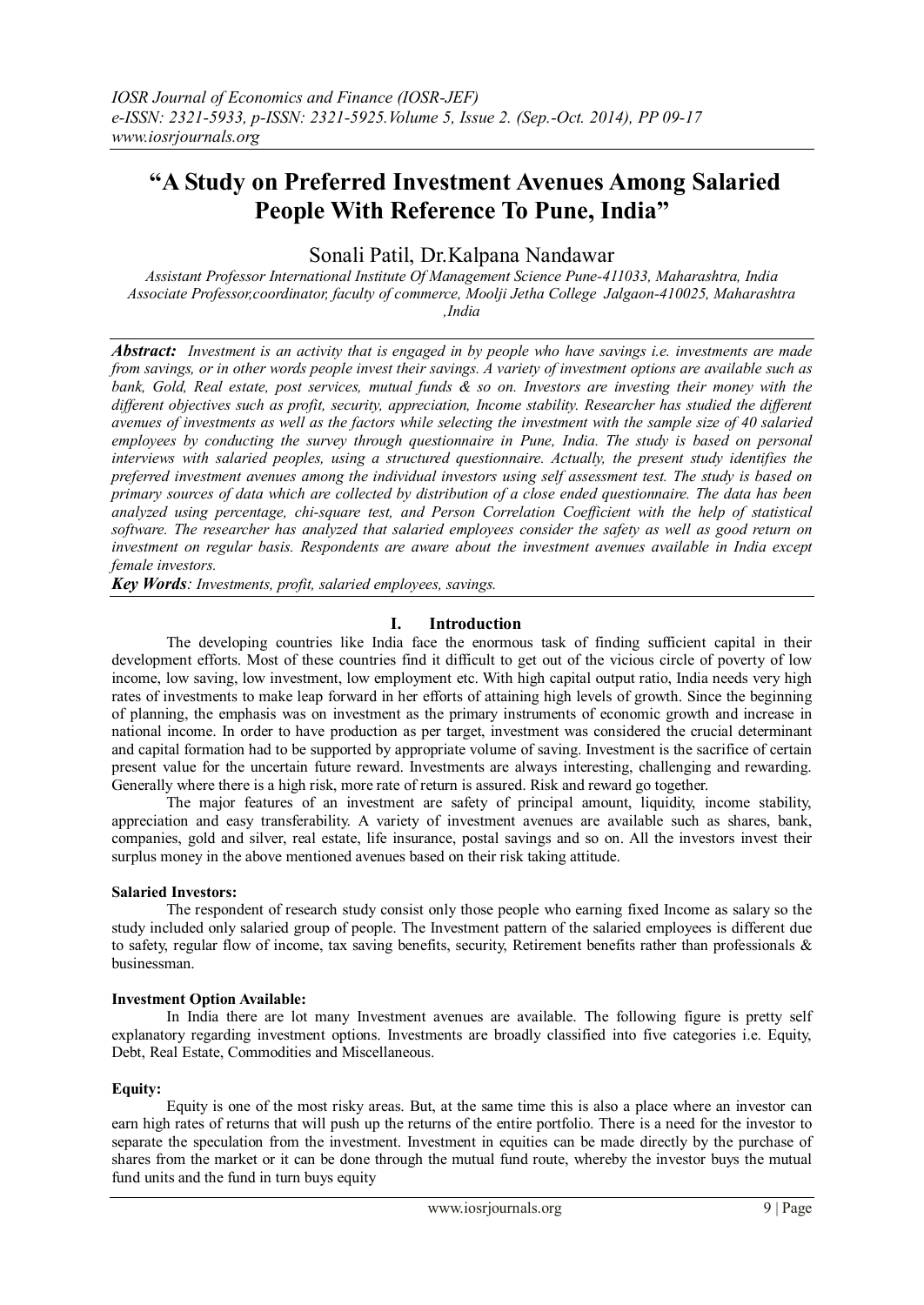

Shares for its portfolio. There are various benefits as well as risks associated with both these routes and it is up to the individual to make up his mind.

#### **Debt:**

Debt is a route that most people will know and have the necessary experience of. There is a wide range of debt instruments that are present from bank fixed deposits to company fixed deposits. Debt is simple as the investor ill earn at a fixed percentage of the investment, which will then be returned to the investor at the time of maturity or redemption of the investment.

#### **Mutual Funds:**

This is an emerging area for investment and there is a large variety of schemes in the market to suit the requirements of a large number of people. In finance, in general, you can think of equity as ownership in any asset after all debts associated with that asset are paid off. For example, a car or house with no outstanding debt is considered the owner's equity because he or she can readily sell the item for cash. Stocks are equity because they represent ownership in a company.

#### **Corporate Debenture:**

Corporate debentures are normally backed by the reputation and general creditworthiness of the issuing company. It is a type of debt instrument that is not covered by the security of physical assets or collateral. Debentures are a method of raising credit for the company and although the money thus raised is considered a part of the company's capital structure, it is not part of the share capital.

## **Company Fixed Deposit:**

Company fixed deposit is the deposit placed by investors with companies for a fixed term carrying a prescribed rate of interest. Company FDs are primarily meant for conservative investors who don't wish to take the risk of vagaries of the stock market. But The 2013 IBEA, International Conference on Business, Economics, and Accounting  $20 - 23$  March 2013, Bangkok – Thailand experts say the due diligence that an investor should undertake is similar to that before buying shares. Getting lured by the high interest rate alone is not advisable.

## **Fixed Deposits:**

Fixed Deposits with Banks are also referred to as term deposits. Minimum investment period for bank FDs is 30 days. Deposits in banks are very safe because of the regulations of RBI and the guarantee provided by the deposit insurance corporation. The interest rate on fixed deposits varies with term of the deposits Bank deposits enjoy exceptionally high liquidity. Loans can raise against bank deposits.

#### **Post Office Savings:**

Post Office Monthly Income Scheme is a low risk saving instrument, which can be availed through any Post Office The interest rate on deposits is slightly higher than banks. The interest is calculated half yearly and paid yearly Life Insurance Policies: Insurance companies offer many investment schemes to investors. These schemes promote saving and additionally provide insurance cover. L1C is the largest life insurance company in India. Insurance policies, while catering to the risk compensation to be faced in the future by investor, also have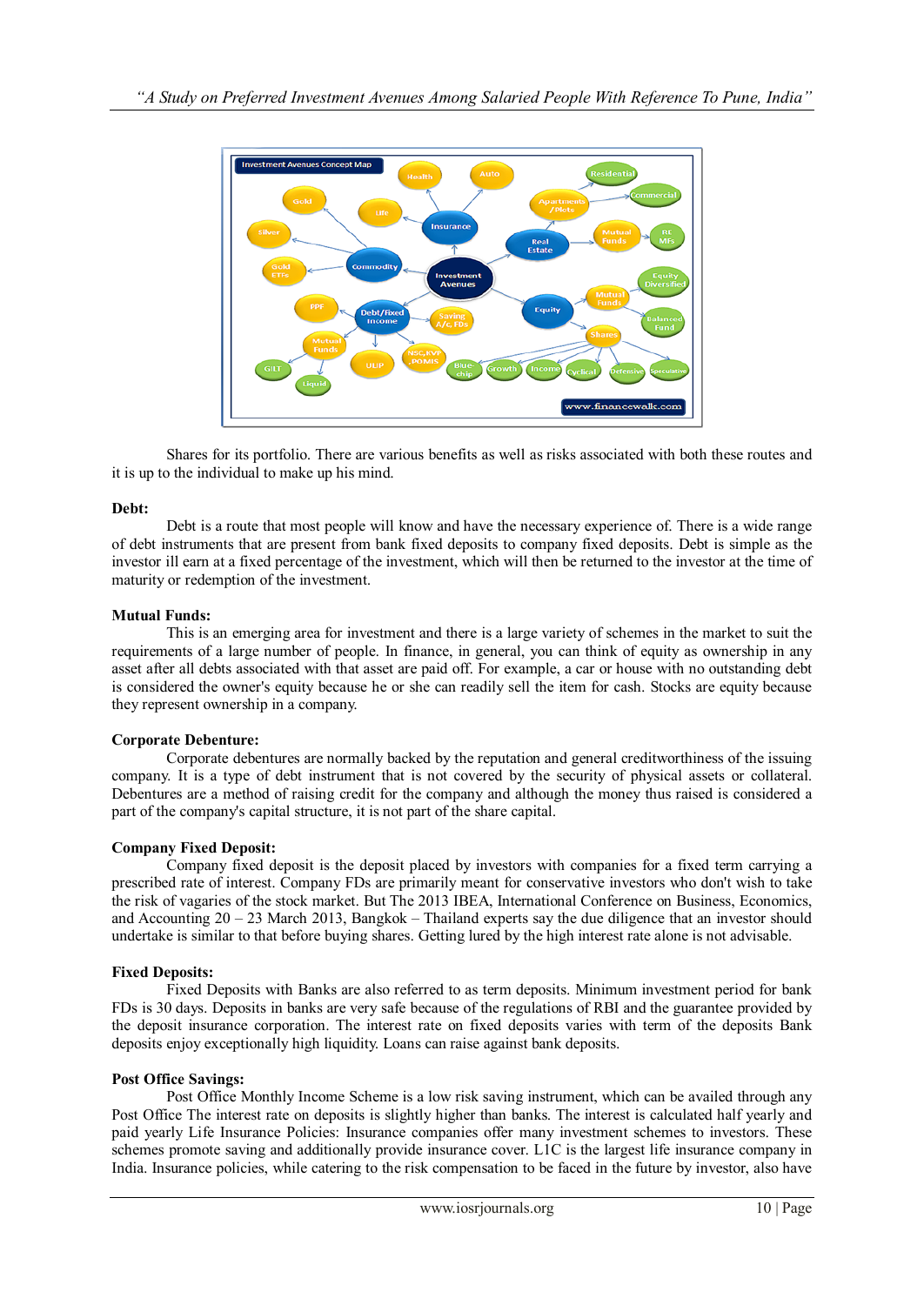## the advantage of earning a reasonable interest on their investment insurance premiums.

### **Public Provident Fund (Ppf):**

The 2013 IBEA, International Conference on Business, Economics, and Accounting  $20 - 23$  March 2013, Bangkok – Thailand A long term savings instrument with a maturity of 15 years. A PPF account can be opened through a nationalized bank at anytime during the year and is open all through the year for depositing money. Tax benefits can be availed for the amount invested and interest accrued is tax-free. A withdrawal is permissible every year from the seventh financial year of the date of opening of the account

#### **Real Estate:**

Investment in real estate also made when the expected returns are very attractive. Buying property is an equally strenuous investment decisions. Real estate investment is often linked with the future development plans of the location. At present investment in real assets is booming there are various investment source are available for investment which are directly or indirectly investing real estate. In addition to this, the more affluent investors are likely to be interested in other type of real estate, like commercial property, agricultural land, semi urban land, and resorts. The bullion offers investment opportunity in the form of gold, silver, art objects (paintings ,antiques), precious stones and other metals (precious objects), specific categories of metals are traded in the metal exchange.

## **II. Review Of Literature**

**V.R.Palanivelu &K.Chandrakumar(2013)**examined the Investment choices of salaried class in Namakkal Taluk, Tamilnadu, India with the help of 100 respondents as a sample size & it reveals that as per Income level of employees, invest in different avenues. Age factor is also important while doing investments.

**Avinash Kumar Singh (2006)** the study analyzed the investment pattern of people in Bangalore city and Bhubaneswar & analysis of the study was undertaken with the help of survey method. After analysis and interpretation of data it is concluded that in Bangalore investors are more aware about various investment avenues  $\&$  the risk associated with that. All the age groups give more important to invest in equity  $\&$  except people those who are above 50 give important to insurance, fixed deposits and tax saving benefits.

**Karthikeyan (2001)** has conducted research on Small Investors Perception onPost office Saving Schemes and found that there was significant difference among the four age groups, in the level of awareness for kisan vikas patra (KVP), National Savings Scheme (NSS), and deposit Scheme for Retired Employees (DSRE),and the Overall Score Confirmed that the level of awareness among investors in the old age group was higher than in those of young age group.

**Sandhu and Singh (2004)** The study was based on structured primary data. The survey was conducted during October and November 2002. The sample of 50 adopters and 50 non-adopters from the universe comprising the city of Amritsar was selected. The study analyzed in case of adopters that transparency, safety, convenience and economy judged as an important feature of net trading followed by market quality and liquidity whereas in case of non-adopters economy and convenience were the important features followed by the other factors like market quality, safety and liquidity.

**Prasad (2009)** examined the perception of the investors and their awareness on various investment alternatives available. A sample of 100 investors has been taken from the twin cities of Hyderabad and Secunderabad. The result of findings showed 75% Net traders were using online stock trading requiring strong technology base whereas Traditional traders felt online trading not an acute process of stock trading and they didn't participate in net trading due to risk of a system failure.

#### **Significance Of The Study:**

Salaried employees have fix flow of income & their investments patterns are also different. In connection with this Researcher will try to find out investment behavior of investors in Pune region. It will helpful to understand the investment preferences of investors. The study will also throw a light on the awareness of the investments avenues available in India. The research paper will become the helping hand to the research scholars as well as students for their further studies their in respective area.

#### **Objectives Of The Study:**

The present study is an attempt to throw a light on Investment behavior of salaried employees of Pune, India. The objectives are as follows: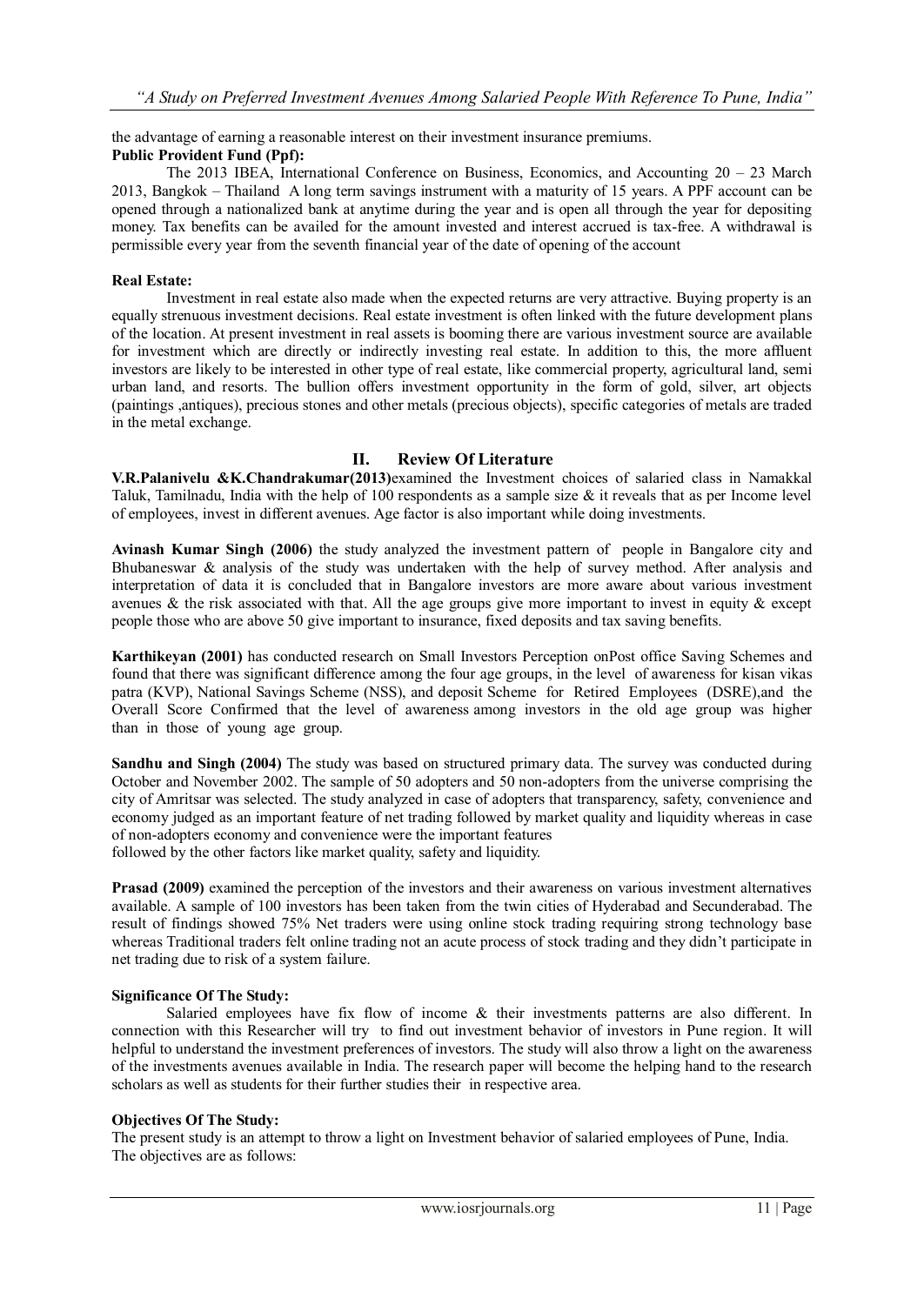- 1. To study the investment preferences while selecting the securities by salaried employees of Pune region, India.
- 2. To know the source of motivation of salaried employees.
- 3. To know the factor that influencing investment behavior of the employees.
- 4. To find the problems facing by the investors.

#### **Hypotheses Of The Study**

**Hypo 1 -** There is a significant difference between Gender and level of awareness about the investments. **Hypo 2-** There is significant relationship between the income level & awareness of the investments.

**Hypo 3-** Education qualification affects on the selection of investment avenues

## **III. Research Methodology:**

The validity of any research is based on the systematic method of data collection and analysis of the data collected. The data is collected through primary data as well as secondary data. The study is based on the data collected from individual investors in Pune. The sampling technique followed in this study is probability sampling. Simple random techniques are used to select the respondent from the available database. Accordingly the researcher has selected 40 investors in the study area.

#### **Statistical Tools:**

There are various statistical tools which are used in analyzing data. The following tools are used for representing and analyzing data.

# **Data Representation:**

- Table
- Percentage
- $\bullet$  diagram
- Charts

The data analyzed by using under mentioned Techniques:

- Chi square test
- Person Correlation Coefficient

## **IV. Results And Discussion:**

#### **Awareness About The Investment Avenues**

A survey was made among the respondents about their knowledge on various investment avenues and the result of that have been presented in the following table

|    | Twarthess trout The Investment Inventes (Table T)              |                           |                 |  |  |
|----|----------------------------------------------------------------|---------------------------|-----------------|--|--|
|    | Sr. No   Awareness about Investment<br><b>Avenues in India</b> | <b>No. of Respondents</b> | Percentages (%) |  |  |
| 01 | Yes                                                            | 24                        | 60              |  |  |
| 02 | No                                                             | 16                        | 40              |  |  |
|    | <b>Total</b>                                                   | 40                        | 100.00          |  |  |

**Awareness About The Investment Avenues (Table 1)**

Above table shows that out of 40 investors 60% are aware about the investment avenues whereas 40% are unaware.

#### **Testing Of Hypothesis:**

**"There is a significant difference relationship between Gender and the investment awareness level".** To test the above hypothesis the researcher has used the chi square test".

| <b>Observed Frequency</b> |                  |                      |              |
|---------------------------|------------------|----------------------|--------------|
| Gender                    | <b>Awareness</b> | <b>Not Awareness</b> | <b>Total</b> |
| Male                      | 20               |                      | 33           |
| Female                    |                  |                      | 07           |
| Total                     | 24               | 16                   | 40           |

#### **Source: Primary data**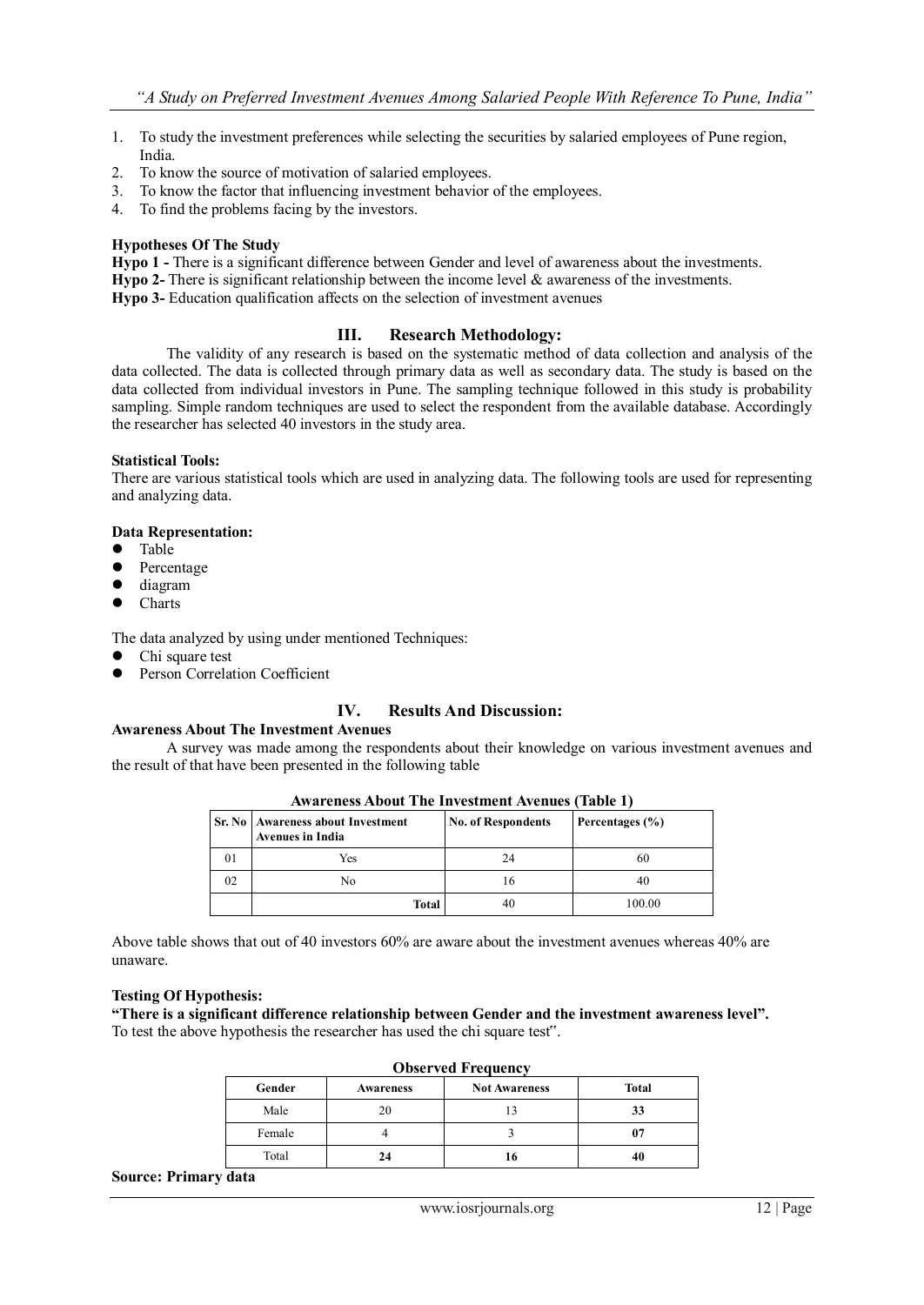| <b>Chi-Square Test</b> |      |                  |              |            |
|------------------------|------|------------------|--------------|------------|
| O                      | E    | $(O-E)$          | $(O-E)2$     | $(O-E)2/E$ |
| 20                     | 19.8 | $\overline{0}$ . | 0.04         | 0.0020     |
| 13                     | 13.2 | $-0.2$           | 0.04         | 0.0030     |
| 04                     | 4.2  | $-0.2$           | 0.04         | 0.0095     |
| 03                     | 1.2  | 1.8              | 3.24         | 2.7        |
|                        |      |                  | <b>Total</b> | 2.71       |

## **Chi-Square Test**

## **Degree of freedom:**

 $v=(r-1)(c-1)$  $v=(2-1)(2-1)$  $v=1$ 

1 degrees of freedom 5% level of significance is 3.841 the calculate value (2.71) is less than the table value so, Null hypothesis is rejected.

## **Conclusion:**

Hence it is concluded that "There is a relationship between the sex  $\&$  the investment awareness level."

## **Testing of Hypothesis:**

**"There is significant relationship between the income level & awareness of the investments".**

| Sr. No | Income            | <b>Awareness</b> | <b>No Awareness</b> | <b>Total</b> |
|--------|-------------------|------------------|---------------------|--------------|
| 01     | $100000 - 250000$ | 02               | 0 <sub>3</sub>      | 05           |
| 02     | 250000-400000     | 08               | 04                  | 12           |
| 03     | 400000-550000     | 05               | 01                  | 06           |
| 04     | 550000& above     | 08               | 09                  | 17           |
|        | <b>Total</b>      | 23               | 17                  | 40           |

Source: **Primary data**

| <b>Chi-Square Test</b> |       |         |              |            |
|------------------------|-------|---------|--------------|------------|
| $\bf{0}$               | E     | $(O-E)$ | $(O-E)2$     | $(O-E)2/E$ |
| 02                     | 2.875 | $-0.88$ | 0.77         | 0.268      |
| 03                     | 1.275 | 1.72    | 3.96         | 2.321      |
| 08                     | 6.9   | 1.1     | 1.21         | 0.175      |
| 04                     | 5.1   | $-1.1$  | 1.21         | 0.237      |
| 05                     | 3.45  | 1.65    | 2.40         | 0.695      |
| 01                     | 2.55  | $-1.55$ | 2.40         | 0.941      |
| 08                     | 4.6   | 3.4     | 11.56        | 2.51       |
| 09                     | 3.825 | 5.18    | 26.83        | 7.01       |
|                        |       |         | <b>Total</b> | 14.157     |

## **Degree of Freedom:**

 $v=(r-1)(c-1)$  $v=(4-1)(2-1)$  $v=3$ 

Degree of freedom 5% significance level is 7.815 & the calculated value is 14.157 is more than table value so hypothesis is rejected.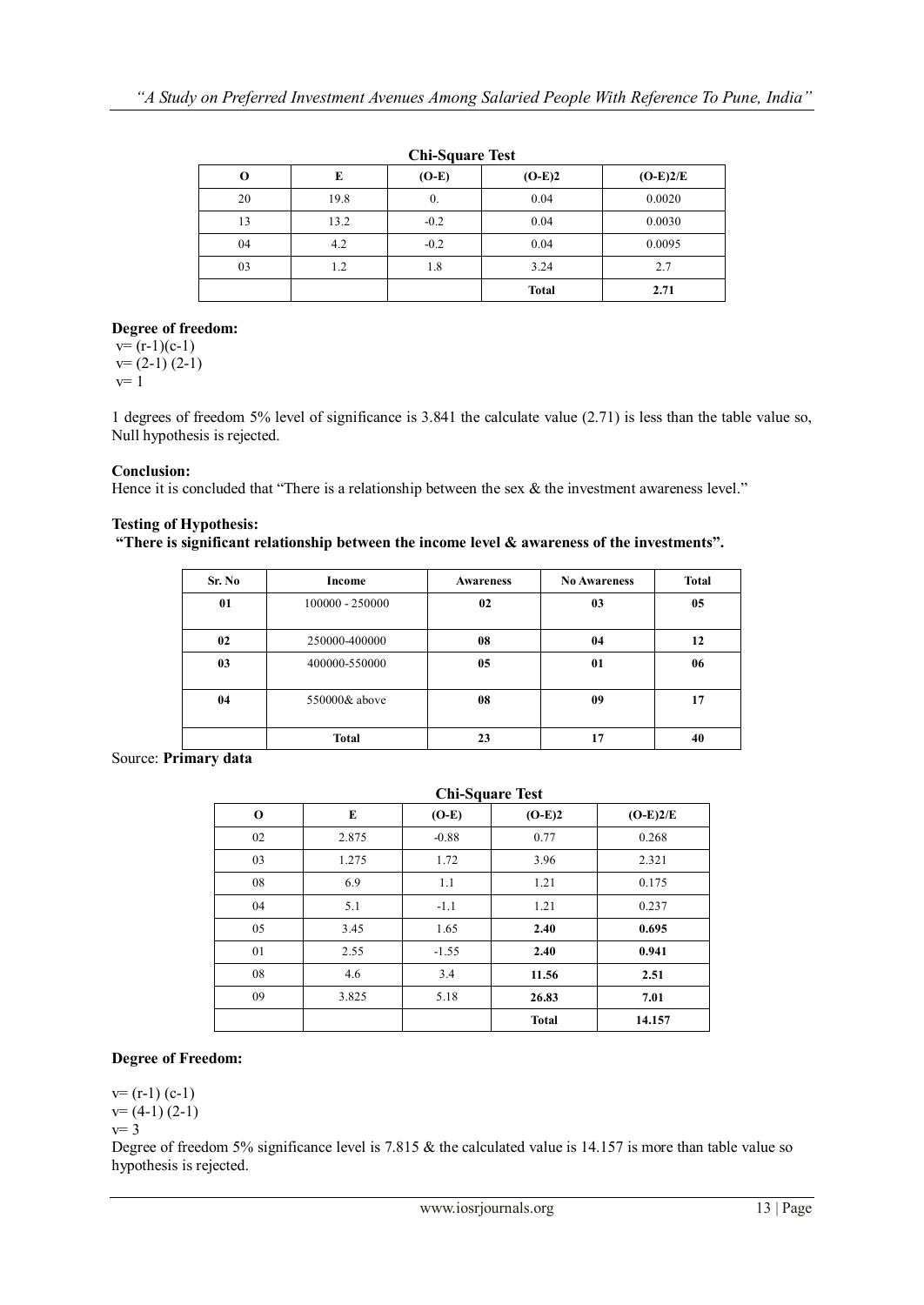## **Conclusion:**

From the above analysis it is concluded that there is no significance relationship between income level & awareness of investments.

## **Testing of Hypothesis:**

### **'Education qualification affects on the awareness of investment avenues.'**

| Sr. No | <b>Education qualification affects on</b><br>selection of investment avenues | <b>No. of Respondents</b> | Percentages (%) |
|--------|------------------------------------------------------------------------------|---------------------------|-----------------|
| 01     | Yes                                                                          |                           | 58              |
| 02     | No                                                                           |                           | 42              |
|        | Total                                                                        | 40                        | 100.00          |

## **Pearson Correlation Coefficient:**

Keys:

X: X Values Y: Y Values Mx: Mean of X Values X - Mx & Y - My: Deviation scores  $(X - Mx)$ <sup>2</sup> &  $(Y - My)$ <sup>2</sup>: Deviation Squared  $(X - Mx)(Y - My)$ : Product of Deviation Scores

## **Result Details & Calculation**

X Values  $\Sigma = 55$  $\overline{\text{Mean}} = 1.41$  $\Sigma(X - Mx)^2 = S S x = 9.436$ 

Y Values  $\Sigma$  = 55  $\overline{\text{Mean}} = 1.41$  $\sum (Y - My)^2 = SSy = 9.436$ 

X and Y Combined  $N = 39$  $\sum (X - Mx)(Y - My) = 1.436$ 

R Calculation  $r = \sum((X - My)(Y - Mx)) / \sqrt{S(Sx)(SSy)}$ 

 $r = 1.436 / \sqrt{(9.436)(9.436)} = 0.1522$ 

Meta Numerics (cross-check)  $r = 0.1522$ 

Pearson Correlation Coefficient method is used for finding out the relationship between the variables. There is a positive correlation but the relationship between the variables is weak. The value of R2, the coefficient of determination, is 0.0232 hence the hypothesis is rejected.

## **Factors Influencing While Selecting Investment Avenues.**

There are various elements that influence the investors to make investments in particular securities. The result is displayed in following Table.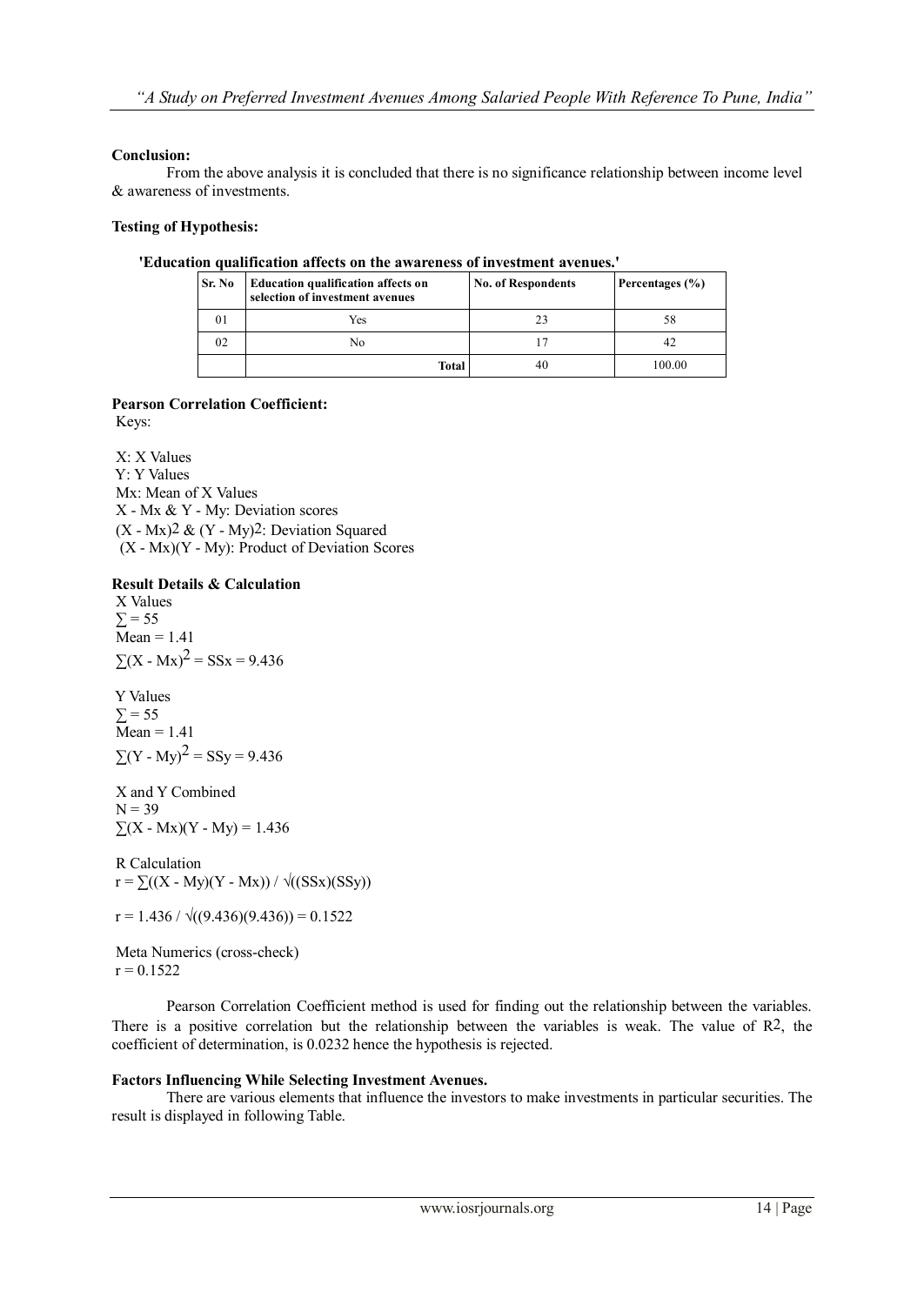| <b>Factors</b>  | <b>No. of Respondents</b> | Percentage |
|-----------------|---------------------------|------------|
| Safety          | 31                        | 32.29      |
| Liquidity       | 18                        | 18.75      |
| Tax Saving      | 24                        | 25         |
| Diversification | 09                        | 9.37       |
| Simplicity      | 06                        | 6.25       |
| Affordability   | 08                        | 8.33       |
| Total           | 96                        | 100        |
|                 |                           | $\ldots$   |

| <b>Factors Influnecing While Selecting Investment Avenues (Table 2)</b> |  |  |
|-------------------------------------------------------------------------|--|--|
|                                                                         |  |  |

**Source: Primary Data**

#### **Note: Since some of the investors have mentioned more than one response, the responses are outnumbered the respondents.**

The above table shows that 32.29 percentages of the respondents are to invest their money in particular investment for the purpose of safety. 25 percentages of the respondents are to invest their money in tax saving scheme. 18.75 percentages of the respondents invest their money for liquidity, 9.37, 8.33, 6.25 percentages of respondents invests their money in diversification, affordability, simplicity respectively.

|             |                        | $-$ , $\cdot$             |            |
|-------------|------------------------|---------------------------|------------|
| <b>SrNo</b> | <b>Objectives</b>      | <b>No. of Respondents</b> | Percentage |
| 01          | <b>Future Security</b> | 29                        | 30.52      |
| 02          | Good returns           | 19                        | 20         |
| 03          | Liquidity              | 07                        | 7.36       |
| 04          | Capital Appreciation   | 10                        | 10.52      |
| 05          | Tax savings            | 14                        | 14.73      |
| 06          | Children career        | 13                        | 13.68      |
| 07          | Other                  | 03                        | 3.15       |
|             | <b>Total</b>           | 95                        | 100        |

**Objectives Of The Investment (Table 3):**

## **Source: Primary Data**

#### **Note: Since some of the investors have mentioned more than one response, the responses are outnumbered the respondents.**

The above table shows that 30.52 percentage of respondents investing in different avenues with the objective of future security. 20 percentages of respondents are investing for good return on their investment followed by 14.73 percentage respondents in tax saving schemes & remaining 13.68, 10.52, 7.36, 3.15 percentages of respondents are investing in Children career, Capital Appreciation, Liquidity, Other respectively.

| <b>Sources</b>          | <b>No. of Respondents</b> | Percentage |  |  |
|-------------------------|---------------------------|------------|--|--|
| Self Awareness          | 35                        | 59.32      |  |  |
| Financial Advisor       | 4                         | 6.77       |  |  |
| <b>Broker's Advisor</b> |                           | 5.08       |  |  |
| Friends or relative     | 13                        | 22         |  |  |
| Media                   | 04                        | 6.77       |  |  |
| Total                   | 59                        | 100        |  |  |
|                         |                           |            |  |  |

| <b>Source Of Motivation (Table 4):</b> |  |
|----------------------------------------|--|
|                                        |  |

## **Source: Primary Data**

**Note: Since some of the investors have mentioned more than one response, the responses are outnumbered the respondents.**

The above table shows that 59.32 percentages of the respondents have their own source of motivation i.e. self awareness. The second source of motivation of respondents is friends and relatives as the percentage is 22. Third source of motivation are financial advisor & Media as the Percentages are same i.e.6.77. 5.08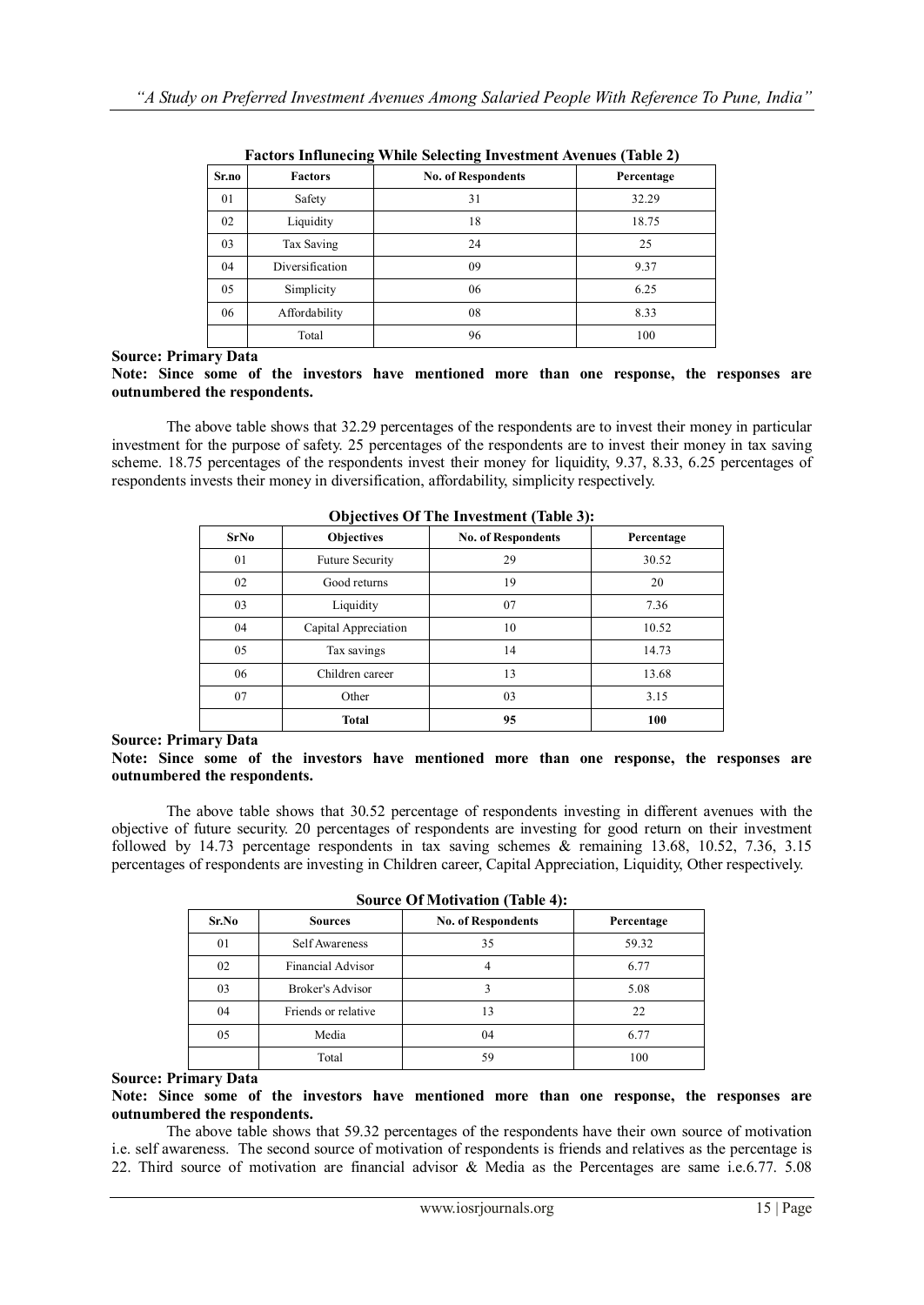| Investment Trefficitives (Table 3) |                     |                           |            |  |
|------------------------------------|---------------------|---------------------------|------------|--|
| Sr.No                              | <b>Options</b>      | <b>No. of Respondents</b> | Percentage |  |
| 01                                 | <b>Stock Market</b> | 28                        | 10         |  |
| 02                                 | <b>Bank Deposit</b> | 39                        | 13.44      |  |
| 03                                 | Real Estate         | 35                        | 12         |  |
| 04                                 | Mutual Fund         | 24                        | 8.2        |  |
| 05                                 | Metals              | 32                        | 11         |  |
| 06                                 | Commodity           | 27                        | 9.31       |  |
| 07                                 | Insurance           | 33                        | 11.37      |  |
| 08                                 | Tax saving Schemes  | 33                        | 11.37      |  |
| 09                                 | Debt market         | 29                        | 10         |  |
| 10                                 | Others              | 10                        | 3.45       |  |
|                                    | <b>Total</b>        | 290                       | 100        |  |

percentages of respondents have the source of motivation through Broker's Advise. **Investment Preferences (Table 5)**

The Above table shows that 13.44 percentages of investors are investing in Bank deposit as well as 12 percentage investors investing in real estate. Third preference is given by investors to Insurance & Tax saving scheme as percentage are 11.37 followed by metals, debt market, mutual fund, others.

#### **V. Findings/Conclusion:**

- 1. In the study the researcher has investigated 40 respondents of Pune city  $\&$  it reveals that 60% Investors are aware about the investment avenues whereas 40% are unaware.
- 2. There is a relationship between the sex & awareness of the investment because 83.33% male are aware as compared to female as the percentage is 16.66 %.
- 3. The researcher used 'Chi-SQUARE' method for hypothesis testing & found that there is no relationship between the income level & awareness of investment avenues.
- 4. The researcher used ' Pearson Correlation Coefficient' method for hypothesis testing & found that there is no relationship between Educational qualification & awareness of investment avenues so hypothesis is rejected.
- 5. Safety is the major factor while doing investments as 32.29 percentages of the respondents are investing their money due to safety  $\&$  25 percentages of the respondents are investing their money in tax saving scheme for tax benefit purpose.
- 6. The main objectives of investors are future security followed by good return on investments as percentages are 30.52 & 20 respectively.
- 7. The researcher found that [self awareness is the main source of investment as percentage is 59.32.](slot:)
- 8. Bank deposit is the first preference given by the investors for investment as the percentage is 13.44.

## **Conclusion:**

The study on preferred investment avenues among salaried people has been undertaken with the key objectives such as to find preferred investment avenues & also to know the awareness level of investors. Analysis of the study was undertaken with the help of survey conducted. After the analysis & interpretation of data it is concluded that Investors are aware about investment avenues available in India but still investors are preferred to invest in bank deposit, real estate, metals(Gold).The data analysis reveals that the safety is important factor while doing investment so remaining avenues are less considerable while doing investment by investors.

Awareness programmes has to be conducted by stock broking firms, because most of the respondents are thinking these avenues are loss making & having no good return on it. **"No Pain No gain'** is the best principle of investment management and salaried investors are following this principle only. Hence the researchers have concluded that most of the investors prefer secured regular income on investment in the study Area.